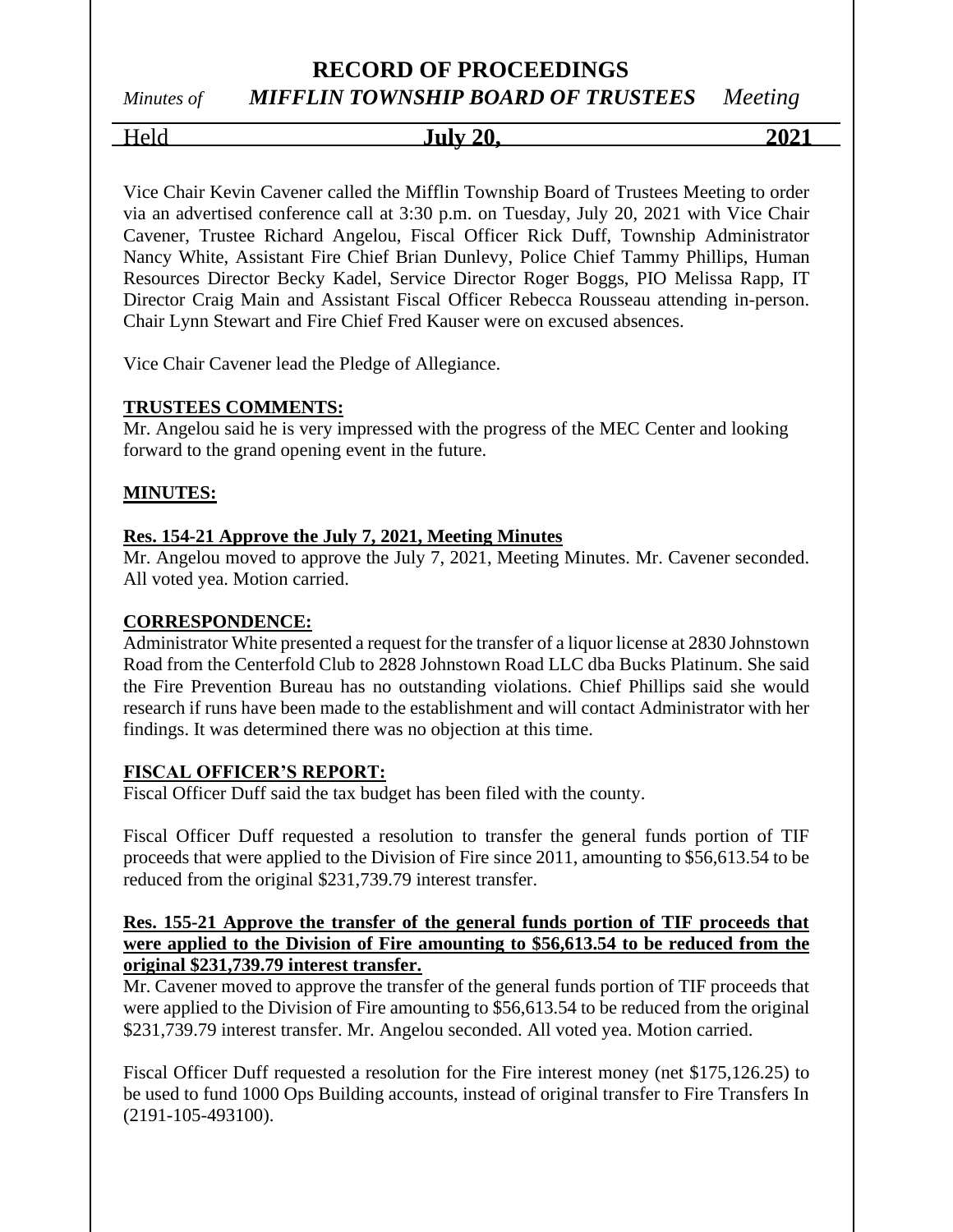## Held **July 20, 2021**

#### **Res. 156-21 Approve the Fire interest money (net \$175,126.25) to be used to fund 1000 Ops Building accounts, instead of original transfer to Fire Transfers In (2191-105- 493100).**

Mr. Angelou moved to approve the Fire interest money (net \$175,126.25) to be used to fund 1000 Ops Building accounts, instead of original transfer to Fire Transfers In (2191-105- 493100). Mr. Cavener seconded. All voted yea. Motion carried.

Fiscal Officer Duff said there is 2.34 mills of available inside millage (approximately \$30,000 - \$50,000) for roads in the unincorporated areas of the township. He said the trustees' motion at the last meeting was sufficient to move it along to the county budget meeting which will be heard at the end of August. He said if approved it will take effect next year.

Fiscal Officer Duff requested to table the request for an Executive Session until the next meeting when Chair Stewart is present. He reminded the trustees that the nominating petitions and any local issues are due to the Franklin Co. Board of Elections by August 4<sup>th</sup>.

## **TOWNSHIP ADMINISTRATOR'S REPORT:**

Administrator White said Rumpke was the only bidder for the solid waste, recycling, and yard waste collection in the unincorporated area. She said Mifflin Township is a member of Consortium #1; the contract with Rumpke expires at the end of this year. Rumpke was the only bidder for the unincorporated area. The new contract will run from January 1, 2022, through December 31, 2024. She said the rates have increased. Residents ages 60 and older and head of household may receive a discount of either 10% or \$1.50, whichever is the greater off the residential unit charge. She said the residents will be notified by Rumpke of this. In the City of Gahanna, Rumpke got the recycling contract and Local Waste got the trash collection contract. The trustees decided to table the resolution to approve the Rumpke contract until a future meeting where all three trustees are present.

Administrator White said annexations were discussed at the last meeting. She said she contacted Franklin County Economic Development and Planning and responded with the document attached to her memo (See Referral File.)

Administrator White said she was contacted by the Franklin Co. Drainage Engineer informing her of a meeting with the Franklin Co. Commissioners about the American Rescue Plan funds and how the funds should be spent. She agreed to speak at the meeting and expressed the needs of the township. Franklin Co. Engineer Cornell Robertson spoke also. He provided his testimony in which he stated that the money is needed for infrastructure, particularly drainage improvement projects, including Leonard Park and the Genessee Avenue project.

Administrator White said she recently had a Land Bank Property Acquisition Request for 2116 Myrtle Avenue (a two-lot vacant property). Administrator White said the township has been mowing and paying the property taxes for 2116 Myrtle Avenue since 2016.The applicant, Ms. Nodjia Bennett, who lives at an adjoining property, would like the vacant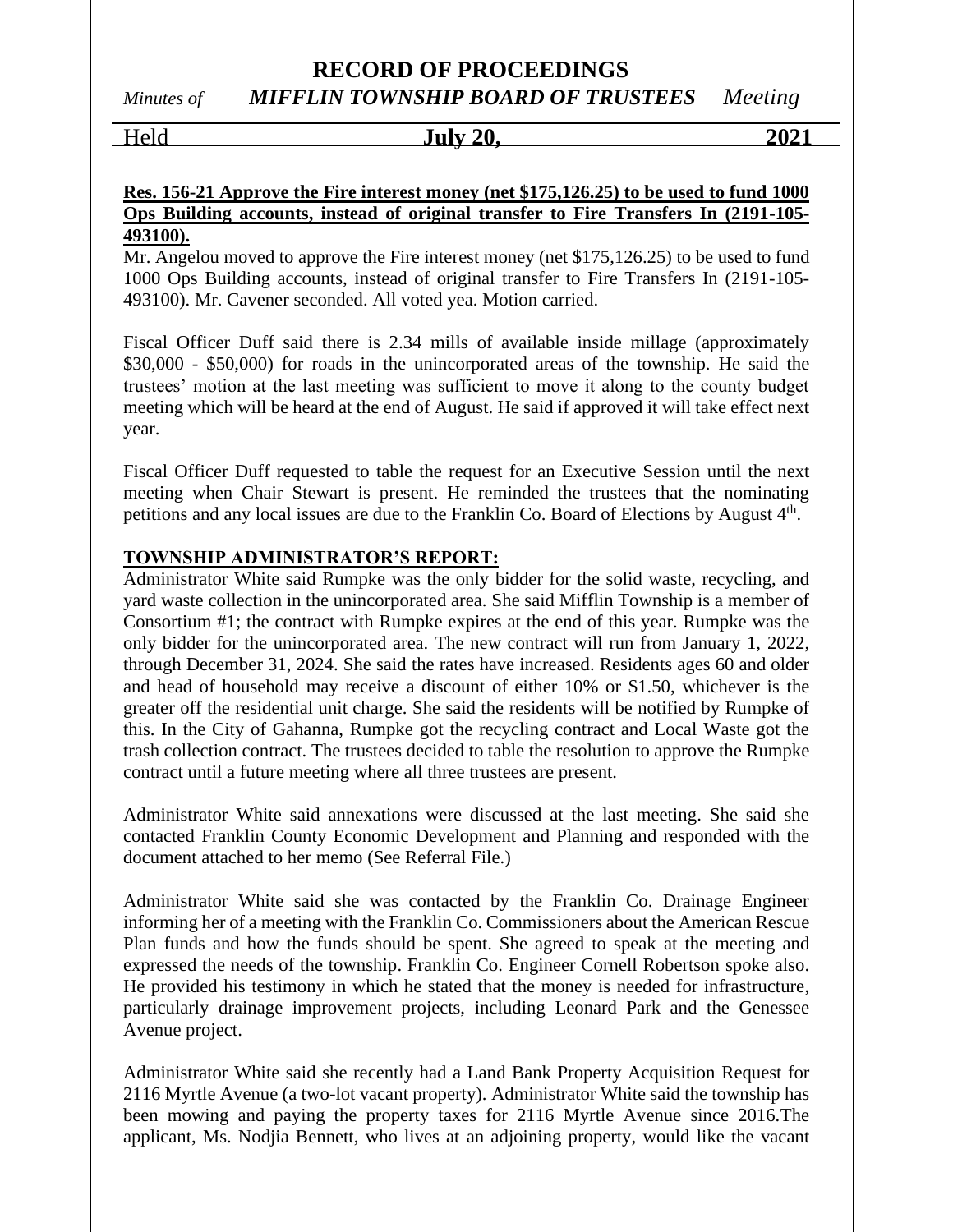*Minutes of MIFFLIN TOWNSHIP BOARD OF TRUSTEES Meeting*

Held **July 20, 2021**

property free-of-charge. She said Ms. Bennett has plans to clean up property, landscape and add a vegetable garden. Ms. Bennett also has agreed to maintain ownership of the property for a minimum of five years. Administrator White said that in the past, three lots with homes were sold for the value of the properties. Mr. Cavener requested Administrator White contact COCIC for guidance as he said he realizes any trustees' action will most likely set a precedent. He said this matter will be considered at a future meeting.

Administrator White said a company has purchased property at 5875 Taylor Road, .48 acres. To build on the property, two parcels would need to be combined into one parcel. The surrounding parcels are in the City of Gahanna (Gahanna, Jefferson Township), but this property is in Gahanna, Mifflin Township. She is awaiting information from the Franklin Co. Prosecutor's Office as to how to proceed and will provide more information at a future meeting.

Administrator White said she registered the township for the American Rescue Plan grant opportunity of \$272,000 over the next two years.

## **HUMAN RESOURCES:**

Ms. Kadel said she has no requests today, only a couple updates: 1) She is working on the final four job descriptions and will continue moving forward on the performance review measures and process update. 2) She is working on a 2-to-3-year benefits plan design. She said that in early August she will be meeting with Jon Hastings, Assured Partners, to discuss. She said she was expecting a claims activity update from him later today. The trustees agreed the if the activity data is in line with expectations, Ms. Kadel can report the information to them at the next meeting. Mr. Hastings' attendance is not needed.

## **PIO:**

Ms. Rapp provided the following updates:

#### Media and Digital Communications

Ms. Rapp said she has launched the Compliments & Complaints page on the website, as well as developed a news article about it for the home page.

## Resident Outreach

Ms. Rapp said a recent call to the township was an opportunity to post a reminder to residents about spoofing. She said the term spoofing refers to when scammers use a fake ID to trick you into thinking the call is from someone you know or trust. In our case, the call to this resident appeared to come from our office. She said she provided an explanation and reminder about not trusting your caller ID but use your judgment if someone asks for private information. She said she linked to an article from the Federal Trade Commission with tips on spoofing and how to protect themselves.

Ms. Rapp said for the residents who were unable to participate in the RecycleRight webinar which was held last week for Gahanna, Mifflin, and Clinton Township residents, she shared the recorded webinar link on social media and our website. She said she has been posting a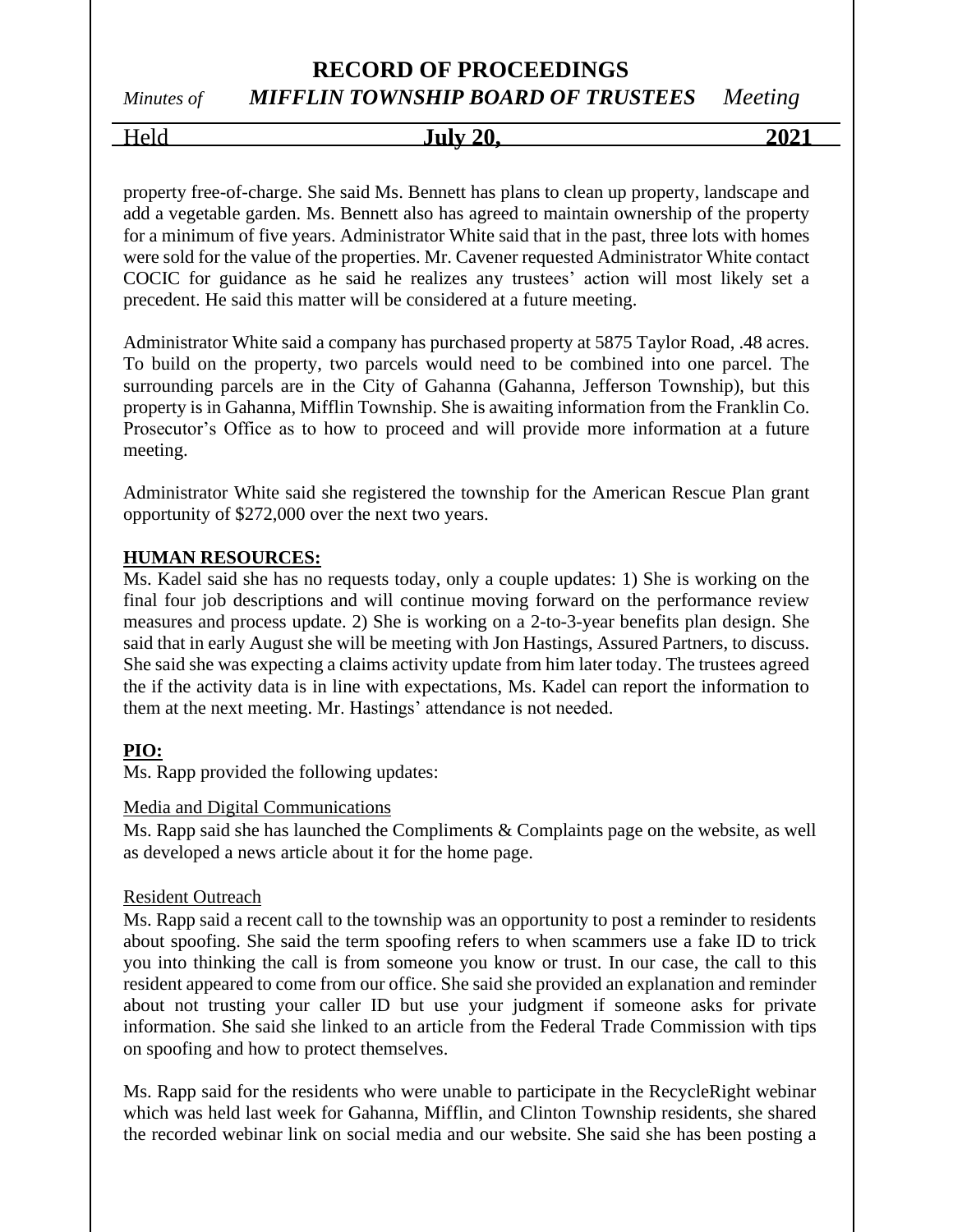*Minutes of MIFFLIN TOWNSHIP BOARD OF TRUSTEES Meeting*

| $\mathbf{U}$ | July 20 | $202^{\circ}$ |
|--------------|---------|---------------|
|              |         |               |

series of messages on social media from both the Franklin Soil and Water Conservation (their summer promotions) as well as reminders about various code violation issues from our Service Department, such as high weeds and wrapping upholstered furniture before setting out for trash pickup.

#### Upcoming Events

Ms. Rapp said there will be a demonstration of equipment and the new joint MECC/Gahanna Police dispatching center next Monday, July 26 at 5:30 p.m. for members of the NENA 2021 (911 Association) attendees.

## **SERVICE:**

Mr. Boggs said he was contacted by Mr. Jim Jewell, Chief Deputy of Operations, Franklin Co. Engineer's Office, to say he was unable to attend today's meeting to speak about the Earl Avenue project due to another important meeting he had to attend. Mr. Jewell provided an estimate of \$22,749.47 for the drainage project, although Mr. Boggs said he expects the cost to be lower than that. Mr. Boggs said ultimately this is a project that must be done.

#### **Res. 157-21 Approve the estimate from Franklin Co. Engineer's Office in the amount not to exceed \$22,749.47 for the drainage project on Earl Avenue.**

Mr. Cavener moved to approve the estimate from Franklin Co. Engineer's Office in the amount not to exceed \$22,749.47 for the drainage project on Earl Avenue. Mr. Angelou seconded. All voted yea. Motion carried.

Administrator White said she and Mr. Boggs attended a virtual meeting about Leonard Park, along with Matt Brown, Franklin Co. Economic Development & Planning and Curtiss Williams, COCIC, and Kerry Reed, Neighborhood Design Center. This group would like to make a presentation at the next meeting on August  $2<sup>nd</sup>$  to discuss the direction for the area. After the meeting, she would like to schedule a public meeting with the residents of Leonard Park. The trustees agreed to these arrangements.

Mr. Boggs said he will be meeting with Moody-Nolan and Speer Mechanicals on Thursday, July 29th to examine the HVAC system for a second opinion on the mechanical issues in the building.

Mr. Boggs provided a draft of the Meeting Hall rental policy for review. He said usage is intended for Mifflin Cemetery and Riverside Cemetery services.

#### **CODE ENFORCEMENT:**

Mr. Boggs requested approval for code violations to be placed as a lien on the tax duplicate per ORC §505.87(B)(2), totaling \$600 for 2625 Perdue Avenue for excessive trash and debris.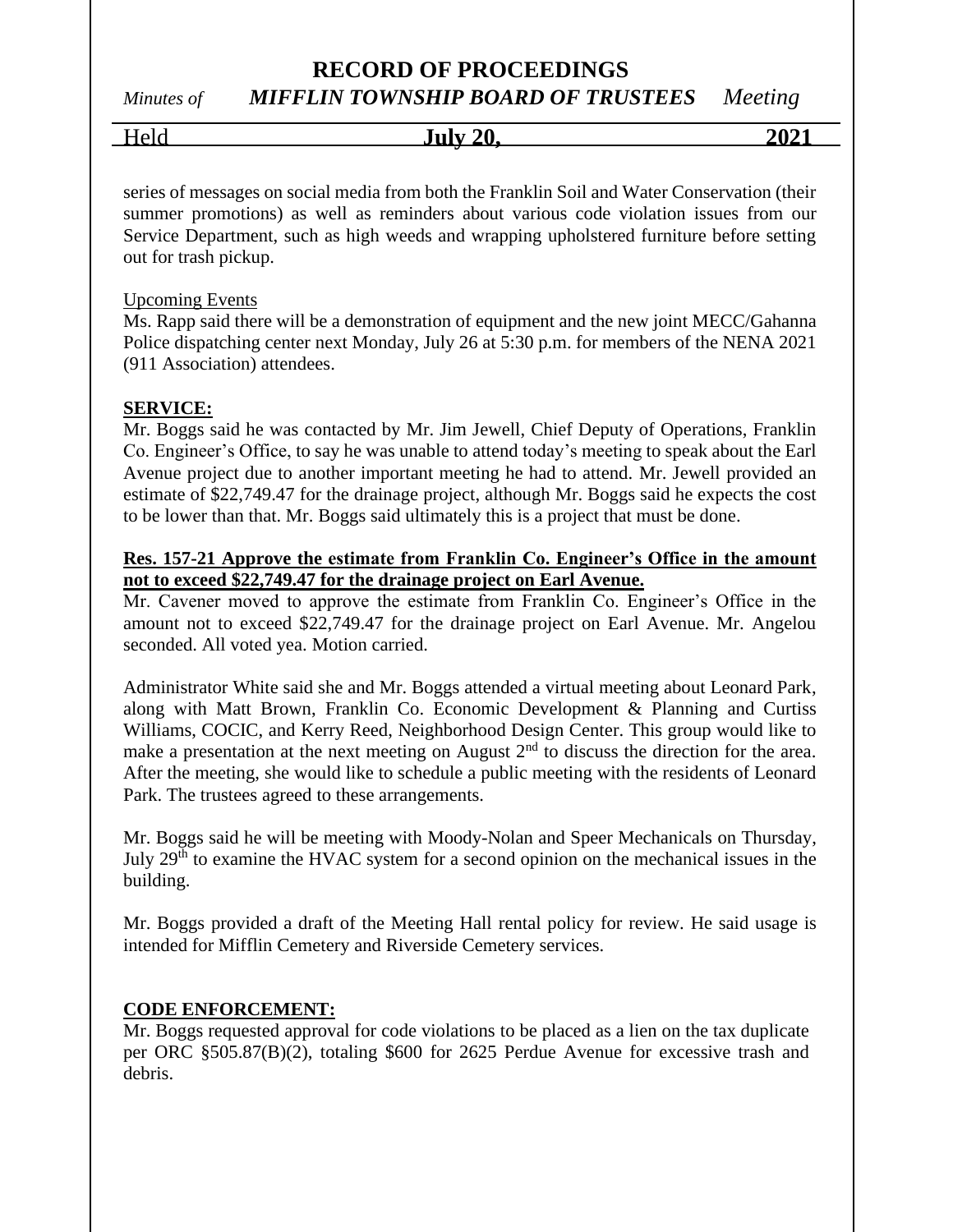Held **July 20, 2021**

#### **Res. 158-21 Approve a lien on the tax duplicate per ORC §505.87(B)(2), totaling \$600 for 2625 Perdue Avenue for excessive trash and debris.**

Mr. Angelou moved to approve a lien on the tax duplicate per ORC §505.87(B)(2), totaling \$600 for 2625 Perdue Avenue for excessive trash and debris. Mr. Cavener seconded. All voted yea. Motion carried.

There was discussion about the excessive trash situation within the township and the possibility of having trash collection included in the property tax of the residents.

## **POLICE:**

Chief Phillips requested the approval of the annual Lexipol subscription in the amount of \$6,455.00.

#### **Res. 159-21 Approve the annual Lexipol subscription in the amount of \$6,455.00.**

Mr. Cavener moved to approve the annual Lexipol subscription in the amount of \$6,455.00. Mr. Angelou seconded. All voted yea. Motion carried.

Administrator White said she will apply for the \$1,000 rebate from OTARMA once this amount is paid.

## **FIRE DIVISION:**

Assistant Chief Dunlevy requested the position of a part-time Facility Director within the Fire Division at a rate of \$38.11/hour and authorization of up to 24 hours per week on average to oversee the OPS building, fire stations, and other township facilities. He said the duties include inventorying the township facilities and creating a task list for facility maintenance programming and dealing with vendors for repairs. He said this request includes authorizing the position for a 12-month trial basis.

## **Res. 160-21 Approve the part-time Facility Director position at the rate of \$38.11/hour up to 24 hours per week on average on a 12-month trial basis to be reevaluated in August 2022.**

Mr. Cavener moved to approve the part-time facility director position at the rate of \$38.11/hour up to 24 hours per week on average on a 12-month trial basis to be reevaluated in August 2022. Mr. Angelou seconded. All voted yea. Motion carried.

Assistant Chief Dunlevy requested the appointment of Mr. Daril "DJ" Tharp as the part-time Facility Director, effective July 25, 2021. He said Mr. Tharp will report to the Fire Chief. This is a one-year appointment to assess the need and to identify the roles and responsibilities required of the position. He said Mr. Tharp will need to undergo the pre-employment background check.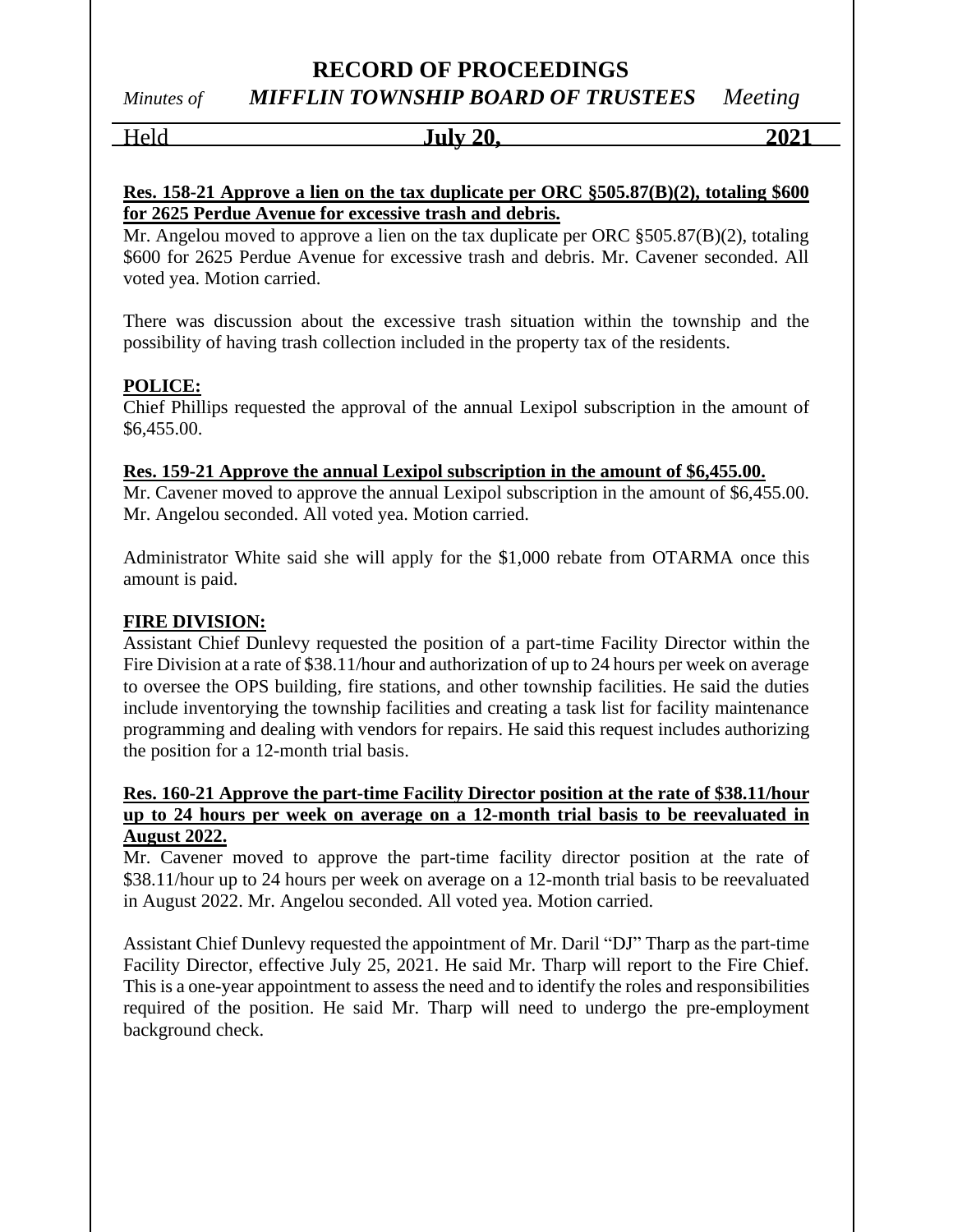Held **July 20, 2021**

## **Res. 161-21 Approve the appointment of Mr. Daril "DJ" Tharp as the part-time Facility Director, effective July 25, 2021, contingent on his passing a background check.**

Mr. Angelou moved to approve the appointment of Mr. Daril "DJ" Tharp as the part-time facility director, effective July 25, 2021, contingent on his passing a background check. Mr. Cavener seconded. All voted yea. Motion carried.

Assistant Chief Dunlevy requested to table the next four requests on the agenda: 1. Request to Discontinue Pension Pickup Benefit for Fire Division Staff; 2. Request to discontinue OPERS pension pickup for the Fire Administrative Assistant, Public Safety Technology Director and 911 Dispatchers; 3. Request to discontinue OPFPF pension pickup for the Fire Department members; 4. Request to approve the revised pay schedule for the Fire Division. The trustees agreed that it would be best to table these requests until all trustees are present.

## **Res. 162-21 Table the four items on the agenda as listed above.**

Mr. Angelou moved to table the four items on the agenda as listed above. Mr. Cavener seconded. All voted yea. Motion carried.

Assistant Chief Dunlevy requested approval for the permanent carryover of 50% of vacation hours for all Fire Division Staff. Upon discussion, Mr. Cavener requested this also be tabled for a later date when all trustees are present.

Assistant Chief Dunlevy requested the approval to suspend the requirement that firefighter paramedics possess a paramedic certification upon appointment. He said the applicant pool is dwindling due to the time and expense required. He said he would like applicants that have their level 2 card and preferably be in medic school to have the opportunity to apply. He said parameters will need to be established. The trustees agreed that Assistant Chief Dunlevy should investigate suspending the requirement for a paramedic certification at the time of appointment.

## **Res. 163-21 Approve the investigation of suspending the requirement of a paramedic certification at time of appointment.**

Mr. Cavener moved to approve the investigation of suspending the requirement of a paramedic certification at the time of appointment. Mr. Angelou seconded. All voted yea. Motion carried.

Assistant Chief Dunlevy requested the approval to amend the master lease agreement with the Columbus Metropolitan Library. He said general provisions include building use, parking, dock management, security provisions and other items were not previously contained with the original lease agreement.

## **Res. 164-21 Approve the amendments to the master Lease Agreement with the Columbus Metropolitan Library.**

Mr. Cavener moved to approve the amendments to the master Lease Agreement with the Columbus Metropolitan Library. Mr. Angelou seconded. All voted yea. Motion carried.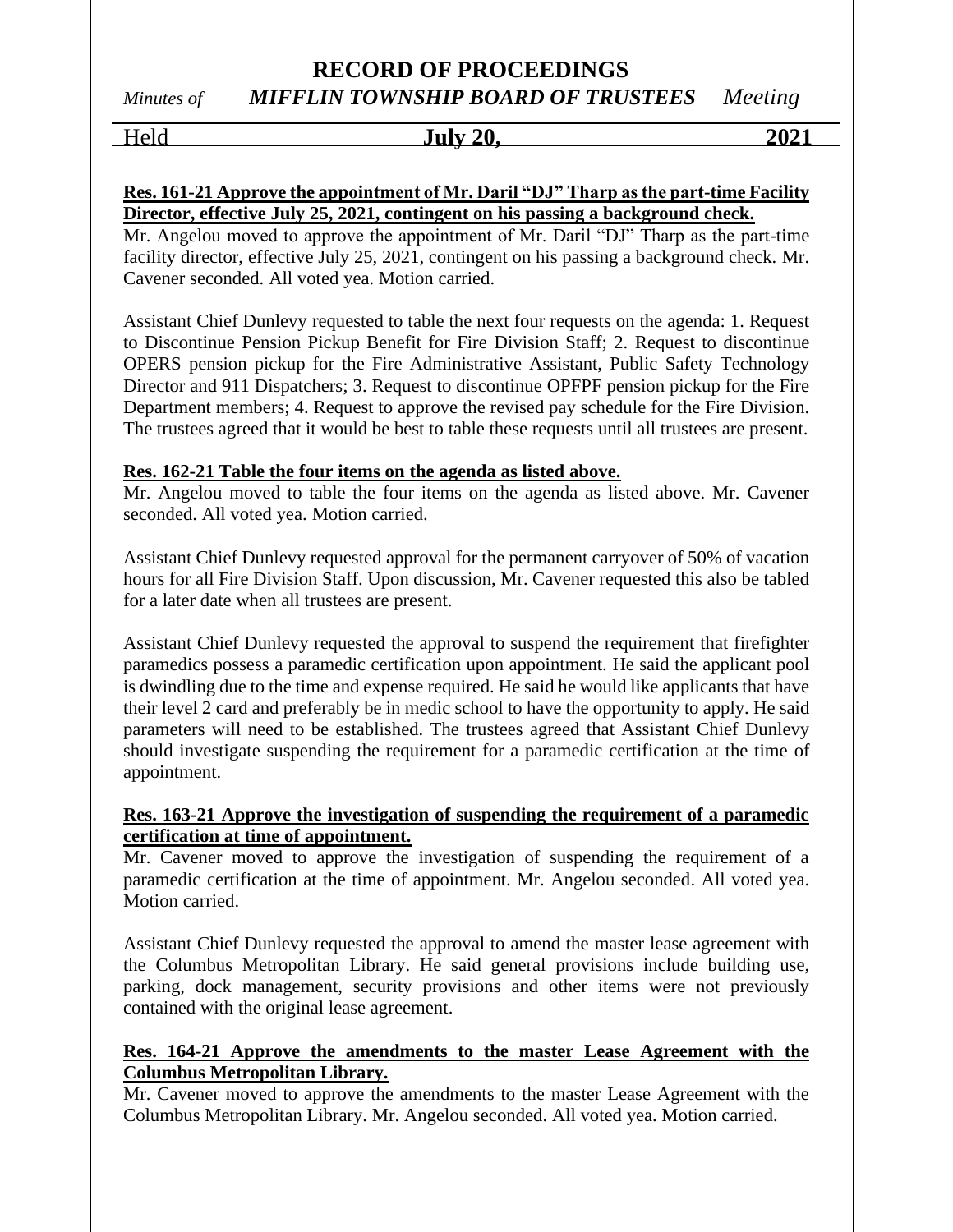## *Minutes of MIFFLIN TOWNSHIP BOARD OF TRUSTEES Meeting*

Held **July 20, 2021**

Assistant Chief Dunlevy said in anticipation of the retirements of Captain Steve Welsh and Battalion Chief Jeffrey Wright, he is requesting the promotional appointments of Lt. Matthew Crotty to the rank of Captain, Lt. Anthony Torres to the rank of Captain, and Captain Scott Davis to the rank of Battalion Chief, effective August 8, 2021.

## **Res. 165-21 Approve the promotional appointments of Lt. Matthew Crotty to the rank of Captain, Lt. Anthony Torres to the rank of Captain, and Captain Scott Davis to the rank of Battalion Chief, effective August 8, 2021.**

Mr. Cavener moved to approve the promotional appointments of Lt. Matthew Crotty to the rank of Captain, Lt. Anthony Torres to the rank of Captain, and Captain Scott Davis to the rank of Battalion Chief, effective August 8, 2021. Mr. Angelou seconded. All voted yea. Motion carried.

Assistant Chief Dunlevy requested the approval to purchase 15 sets of structural turnout gear and 35 pairs of structural firefighting boots from Atlantic Emergency Solutions in the amount of \$77,082.00.

## **Res. 166-21 Approve the purchase of 15 sets of structural turnout gear and 35 pairs of structural firefighting boots from Atlantic Emergency Solutions in the amount of \$77,082.00.**

Mr. Cavener moved to approve the purchase of 15 sets of structural turnout gear and 35 pairs of structural firefighting boots from Atlantic Emergency Solutions in the amount of \$77,082.00. Mr. Angelou seconded. All voted yea. Motion carried.

Assistant Chief Dunlevy requested the approval to purchase 6 complete SCBA and 12 spare SCBA cylinders from Atlantic Emergency Solutions in the amount not to exceed \$46,737.66.

## **Res. 167-21 Approve the purchase of 6 complete SCBA and 12 spare SCBA cylinders from Atlantic Emergency Solutions in the amount not to exceed \$46,737.66.**

Mr. Angelou moved to approve the purchase of 6 complete SCBA and 12 spare SCBA cylinders from Atlantic Emergency Solutions in the amount not to exceed \$46,737.66.

Assistant Chief Dunlevy requested the approval to purchase fitness equipment of 3 treadmills for each fire station from G&G Fitness Equipment in the amount of \$13,749.00 and declare surplus replaced fitness equipment to auction.

## **Res. 168-21 Approve the purchase of fitness equipment of 3 treadmills for each fire station 131, 133, and 134 from G&G Fitness Equipment in the amount of \$13,749.00 and declare surplus replaced fitness equipment to auction.**

Mr. Cavener moved to approve the purchase of fitness equipment of 3 treadmills for each fire station from G&G Fitness Equipment in the amount of \$13,749.00 and declare surplus replaced fitness equipment to auction. Mr. Angelou seconded. All voted yea. Motion carried.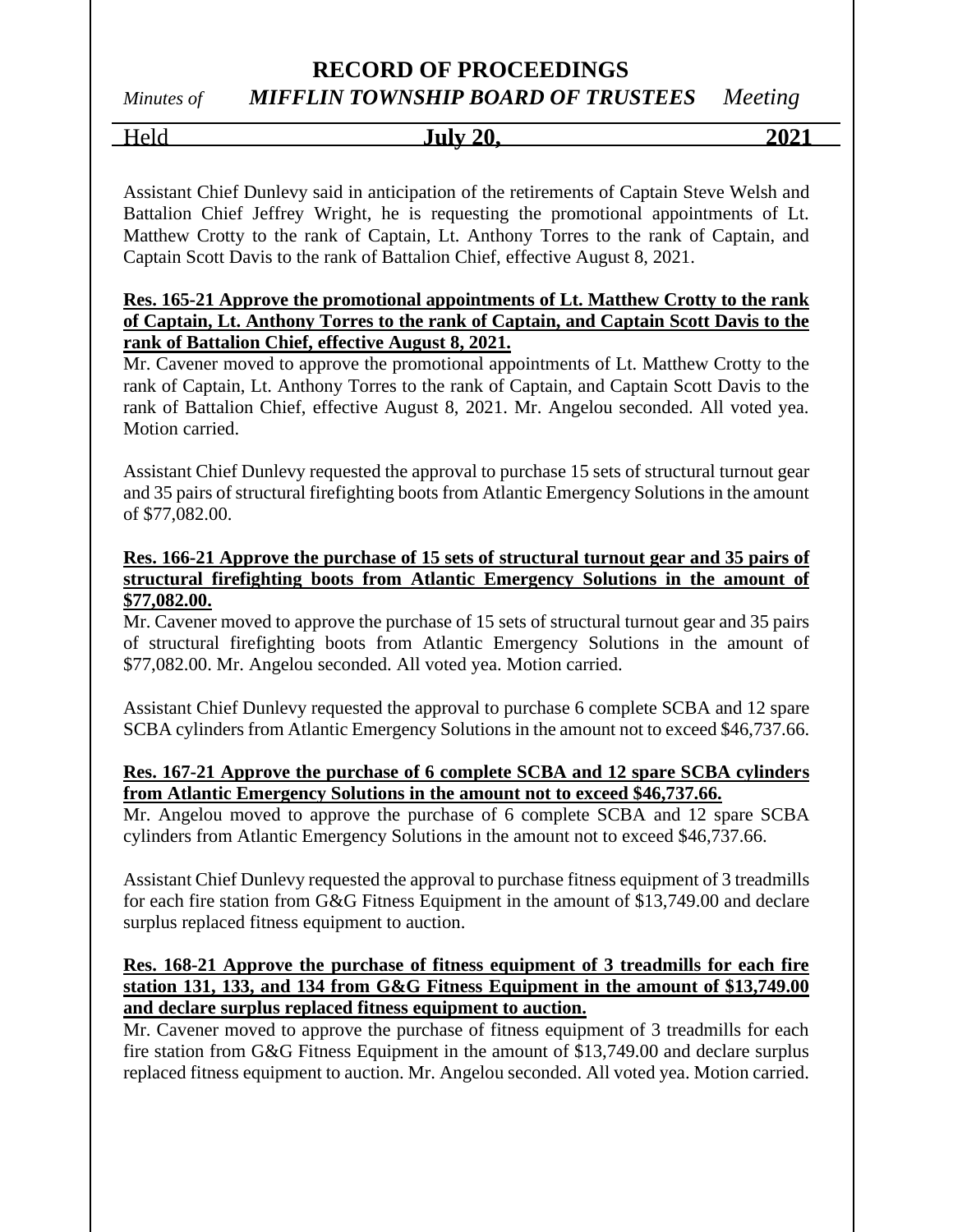## Held **July 20, 2021**

## **OPS CENTER:**

Assistant Chief Dunlevy requested approval for the purchase and installation of 2 pedestal signs for the OPS Center from Sign Vision in the amount not to exceed \$28,773.00. This includes removing and transporting the existing signs to the library warehouse. He said as a correction to the account number, it should be 2281-230-548304.

## **Res. 169-21 Approve the purchase and installation of 2 pedestal signs for the OPS Center from Sign Vision in the amount not to exceed \$28,773.00.**

Mr. Cavener moved to approve purchase and installation of 2 pedestal signs for the OPS Center from Sign Vision in the amount not to exceed \$28,773.00. Mr. Angelou seconded. All voted yea. Motion carried.

## **MIFFLIN DISPATCH:**

Assistant Chief Dunlevy requested an administrative request on behalf of the RCOG to approve the annual Dispatch-Now CAD software maintenance through the period of August 31, 2021, for Mifflin Township Dispatching with Central Square in the amount of \$83,583.56, a shared expense with RCOG and Licking County.

## **Res. 170-21 Approve the annual Dispatch-Now CAD software maintenance through the period of August 31, 2021, for Mifflin Township Dispatching with Central Square in the amount of \$83,583.56, a shared expense with RCOG and Licking County.**

Mr. Cavener moved to approve annual Dispatch-Now CAD software maintenance through the period of August 31, 2021, for Mifflin Township Dispatching with Central Square in the amount of \$83,583.56, a shared expense with RCOG and Licking County. Mr. Angelou seconded. All voted yea. Motion carried.

Assistant Chief Dunlevy said that on July 31<sup>st</sup> a health day COVID19 clinic will take place at Station 132. This Thursday, July  $22<sup>nd</sup>$  at 10:30 a.m., in the OPS Center, a survivor coin will be presented by the family of a young cardiac arrest survivor to the medics that were on the medic run.

## **MIFFLIN TECHNOLOGY:**

Mr. Main requested approval to purchase of a Dell PowerEdge Server for the CAD System from Sophisticated System, Inc. in the amount of \$6,010.11.

## **Res. 171-21 Approve the purchase of a Dell PowerEdge Server for the CAD System from Sophisticated System, Inc. in the amount of \$6,010.11.**

Mr. Cavener moved to approve the purchase of a Dell PowerEdge Server for the CAD System from Sophisticated System, Inc. in the amount of \$6,010.11. Mr. Angelou seconded. All voted yea. Motion carried.

Mr. Main said this weekend the UPS system for this building is getting replaced. The power to the building will be interrupted all day on Saturday. He said he has communicated this to all entities that will be affected by the outage. Mr. Main provided an update on the need for an Internet service provider for the second connection at the MEC Center. He said it is